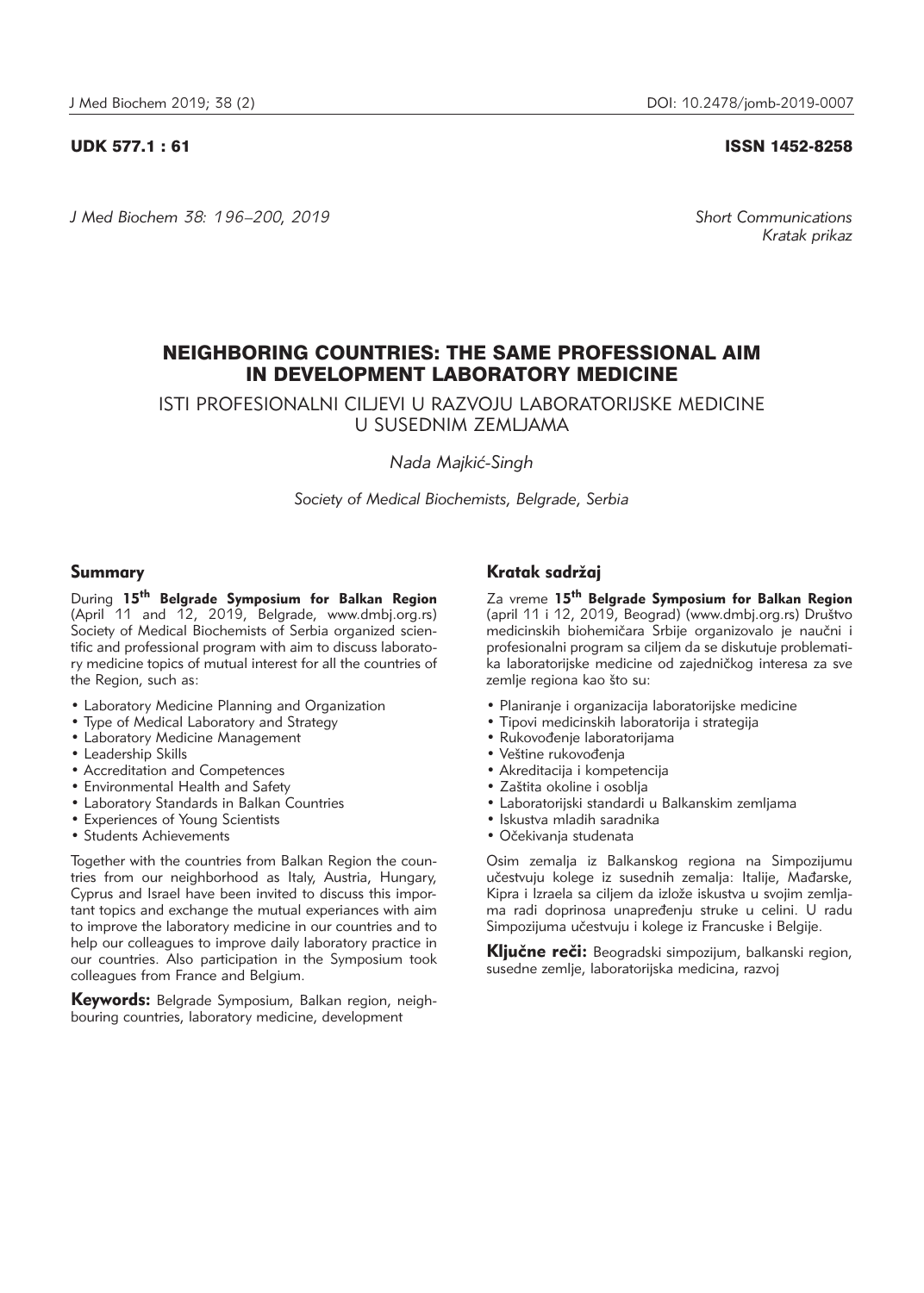# Introduction

During **15th Belgrade Symposium for Balkan** Region (April 11 and 12, 2019, Belgrade, www.dmbj.org.rs) Society of Medical Biochemists of Serbia organized scientific and professional program with aim to discuss topics of mutual interest for all the countries of the Region, such as:

- Laboratory Medicine Planning and Organization
- Type of Medical Laboratory and Strategy
- Laboratory Medicine Management
- Leadership Skills
- Accreditation and Competences
- Environmental Health and Safety
- Laboratory Standards in Balkan Countries
- Experiences of Young Scientists
- Students Achievements

Together with the countries from Balkan Region the countries from our neighborhood as Italy, Austria, Hungary, Cyprus and Israel have been invited to discuss this important topics and exchange the mutual experiances with aim to improve the laboratory medicine in our countries and to help our colleagues to improve daily laboratory practice in our countries. Also participation in the Symposium took colleagues from France and Belgium.

Also, one of the Symposium aims is to connect young scientists from our Region as well as students of Medical and Clinical Biochemistry.

The Scientific and Organizing Committee have been consisted of representatives from Serbia, and presidents of national societies and national EFLM representatives of each participating country. We thank our colleagues from Italy, Belgium, France, Slovenia, Austria, Hungary, Cyprus and Israel for accepting the membership in the Scientific and Organizing Committee of the 15<sup>th</sup> Belgrade Symposium and their help in organization a successful meeting.

### Symposium topics discussed

During Symposium eight part of specific lecture have been devoted to the »Type of medical laboratory and strategy« with point to e-Health tools for the medical lab for better outcomes, Digital tool in laboratory medicine and Machine learning and laboratory medicine (1–3).

Technology tools are increasingly automating highly standardized and repetitive routine laboratory tasks while wearable technologies, connected diagnostic and monitoring tools are facilitating the delivery of care to patients. eHealth changes the traditional delivery of healthcare. The digital healthcare transformation is taking place globally, the future is connected, patient centered, mobile and social. This

digital paradigm is exerting a profound impact in Lab medicine. Digital lab medicine is totally disruptive because the changes in the capabilities to integrate and visualize complex diagnostic data. The new tools that can give us a much more high-definition view of the patients; because the wearable sensors that track a wide range of important physiologic parameters continuously. The digitization of health care and lab medicine can also improve the clinician-medical biologist-patient relationships, allowing more time for human interaction when care is boosted by digital technologies that better individualize diagnostics and patient monitoring (1).

The use of digital technologies and mobile health (mHealth) applications is driven by the continuous development of connected devices, sensors and digital health applications. Digital technologies participate in precision medicine with potential impact on prevention, early diagnosis and monitoring of chronic diseases. An increasing evidence shows that mHealth technologies decreases the number of disease-related health outcomes in patients suffering from chronic diseases in comparison to regular care. In the case of diabetes, significant improvements were observed in compliance with better control of glucose levels, compliance, and stress levels. Process improvements were also reported with fewer failed appointments, quicker diagnosis and treatment, and improved teaching and training (2).

In part »Leadership skills«  $\text{Simundic AM} (4)$ pointed that besides knowledge, competence and skills in laboratory medicine, specialists in laboratory medicine are nowadays required to have a number of soft skills to help them positively interact with their employees and their team members. Being in a leadership position certainly requires good leadership skills. It is difficult to say which are the most important skills, one leader must have. Being a good leader means to excel in many of them, if not all. The more, the better. For sure, a good leader is able to communicate effectively. Communication means not only to articulate your thoughts clearly, without ambiguity and with utmost clarity, but also to be a good and active listener, who is able to read nonverbal communication and verbal language. A good leader will be the one who will always facilitate group conversations to make them as focused as possible to the meeting outcomes and goals.

In part Project management Lippi G (5) pointed that laboratory diagnostics plays a crucial role in modern medicine, since it provides essential contributions to the clinical decision making, to the managed care, but also for optimizing care pathways, streamlining activities before, during and after analysis, promoting standardization and/or harmonization, and improving appropriateness. Recent changes in the essential nature of clinical laboratories, mostly resulting from technological advancements, shortage of vocations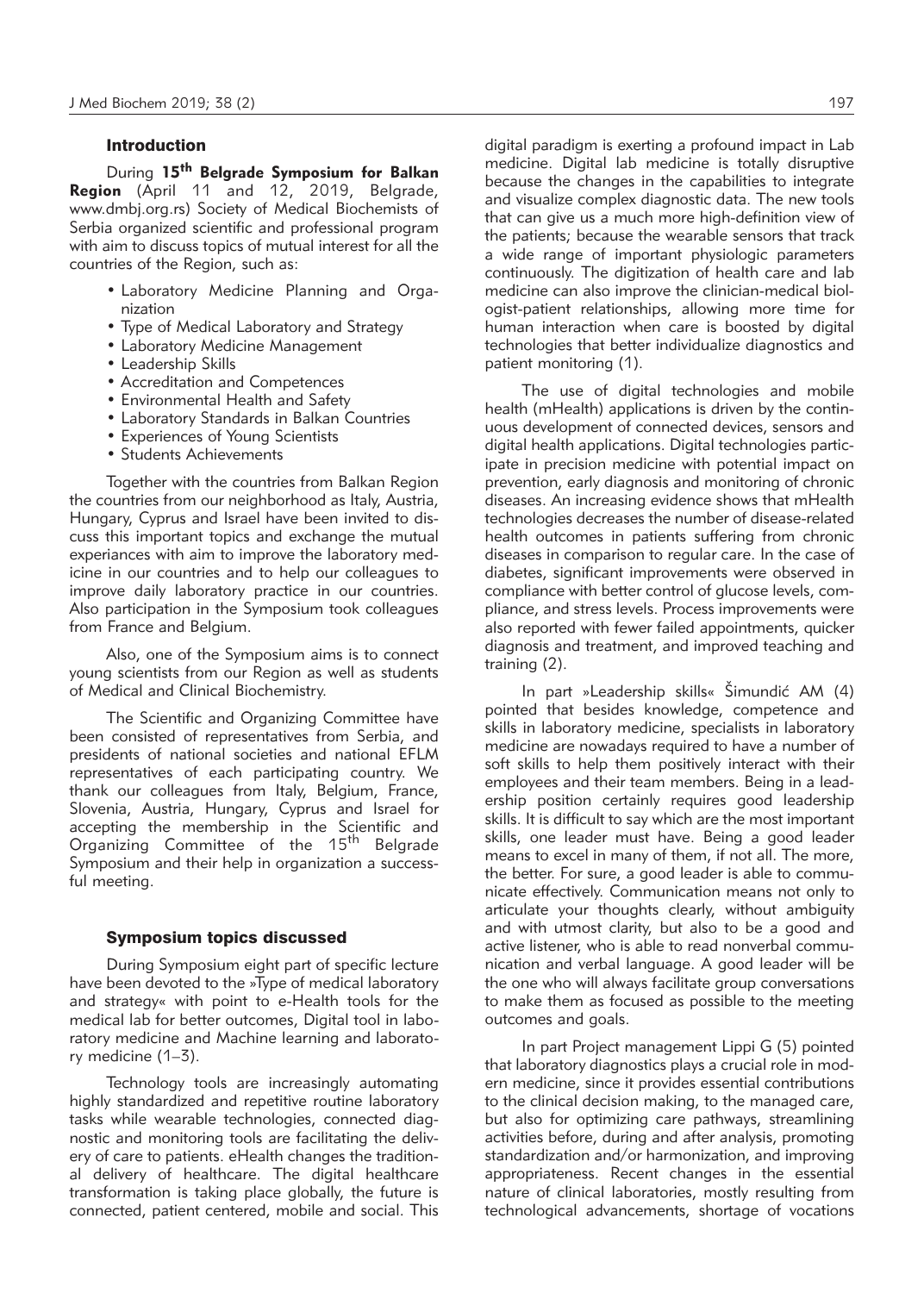and cost-containing policies, have however contributed to catalyze a paradigmatic transformation of laboratory professionals. Original and basic tasks, mostly encompassing development or selection of analytical techniques along with organization of workflows within the laboratory, need now to be integrated and combined with a number of new responsibilities.

Beastall HG (6) in lecture »Communication between the clinical laboratory« and its users strongly pointed that communication between the clinical laboratory and its users occurs mainly in the pre-analytical and in the post-analytical phases of operation. These two phases account for up to 90% of all laboratory medicine errors and in most cases the errors can be attributed to a breakdown of communication. Examples of communication errors include:

Pre-analytical phase: wrong test, wrong sample, wrong container, wrong transport, inaccurate patient information; Post analytical phase: results not received, results ignored, results miss-understood, inappropriate patient follow-up.

Optimizing communication between the clinical laboratory and its users should be a central component of all laboratory improvement plans and it is an essential element of quality management and laboratory accreditation.

In the Session »Laboratory standards in Balkan Region« development of laboratory medicine have been described in Slovenia (7), Croatia (8), Serbia (9), Bosnia and Herzegovina (10), Hungary (11), Montenegro (12), Albania (13), Macedonia (14) and Bulgaria (15). This Sessions is very important as it is possible to compare the level of laboratory diagnostics in these countries, and colleagues can exchange the experiances and help each other to improve laboratory service.

In the Session »Laboratory organization and planning« the following topics are descussed:

- Demand management from innocent bystanders towards hands-on approach (16)
- Can laboratory participate in hospital cost reduction? (17)
- Analytical quality control based on risk management (18)
- From measurement uncertainty to everyday practice in medical laboratory (19)
- Laboratory role in accreditation of health care institutions in Serbia: agency for accreditation of health care institutions of Serbia – survey point of view (20)
- Laboratory role in accreditation of health care institutions in serbia: chief of accredited laboratory – point of view (21).

In the Session »Challenges in laboratory medicine« authors from Turkey (22), Israel (23) Romania (24) and Serbia (25) described that in vitro diagnostics (IVDs) provides objective information supporting »Evidence Based Medicine« constituting a basis for accurate and fast diagnosis which leads to appropriate and more effective therapy, targets drug treatments according to patient's response, causes reduction of morbidity, provides risk prediction and reduction, allows improved compliance, monitors recovery from disease and effects of treatment which allow for reassessment and updating of therapy, shortens length of hospital stay, lowers risk of hospital infection, and improves the quality of life of patients. and how for example laboratory system operate in Israel. Clinical Laboratories in Israel are functioning within various health care systems including in health maintenance organizations (HMO), in hospitals (Publics or belonging to HMOs) and in the private sector (one private hospital and a few private clinics). The private sector is minor in the Israeli healthcare system and most clinical laboratories are under the public system including regulation by the Israeli Ministry of health. In this context, the laboratory division in the ministry of health serves as a professional regulator of clinical laboratories operating in all the various healthcare systems. Regulation include a requirement for the clinical laboratories to operate under a quality assurance system (ISO 9001 or ISO 15186). In addition, all hospitals in Israel are required to comply under the Joint Commission International (JCI) accreditation system (23).

Contrary in Romania training in clinical laboratory is poorly represented in the general medical curriculum, resulting in junior doctors ordering unnecessary/inappropriate tests or requiring tests too frequently, as well as misinterpreting tests results. The aim of this study was to assess the level of self – confidence of medical residents from university hospitals in Cluj Napoca in ordering and interpreting some usual lab tests, and to identify their learning needs in that respect (24).

Author from Serbia (25) pointed that the constant work on improving QMS in health care system is one of the development mechanisms for upgrading and enhancing of health care. Standardization of conditions under the principles of good clinical practice (GCP), monitoring of modern medicine according to evidence based medicine (EBM) and good laboratory practice (GLP) reduces the possibility of action of various factors. Principles of good clinical practice are insured by application of total quality management system (TQM). The quality system is realized in accordance with the principles of focusing on users-doctors and patients, providing quality and timely services, informing and improving, following the progress of clinical-biochemical diagnostics, introducing modern and efficient testing methods, rational laboratory diagnostics, accurate and timely findings. The aim of this lecture is introducing the participants with clinical significance of accreditation and application of good clinical practice as well as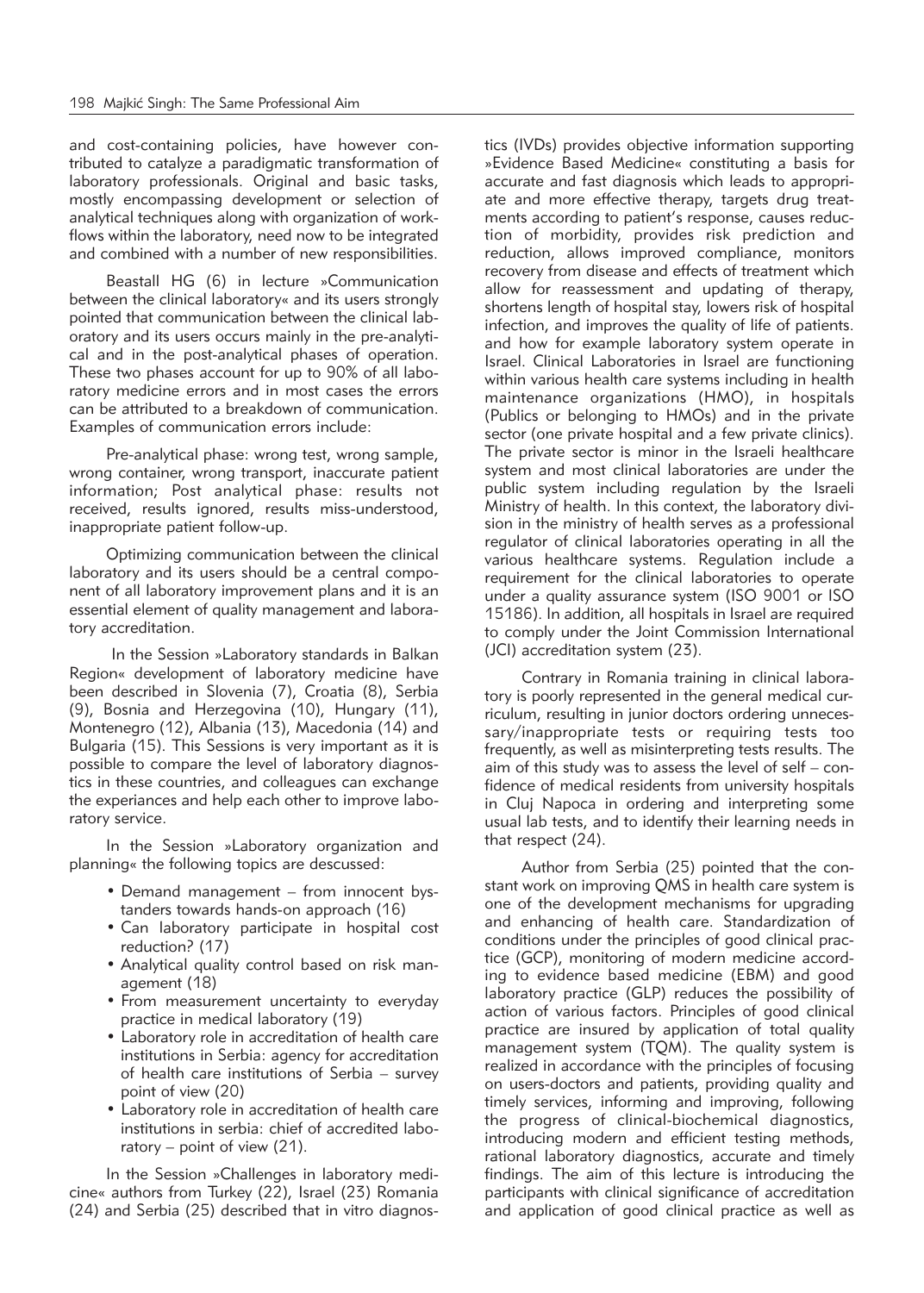activities on constant improving of health care quality in medical institutions.

Three last Sessions have been devoted to the practical examples in laboratory medicine as:

- Laboratory diagnostics of anticoagulation (26)
- Assessment of the utility of different APTT reagents in testing lupus anticoagulant – real lab scenario (27)
- Assessment of hypercoagulable state in normal pregnancy and preeclampsia using global hemostatic assays (28)
- Clinical chemistry and drug management (29–31) and
- Endocrine disruptors panel (32–35).

#### **References**

- 1. Gouget B. E-health tools for the medical lab for better outcomes. J Med Biochem 2019; 38: 203.
- 2. Gruson D. Digital tools in laboratory medicine. J Med Biochem 2019; 38: 204.
- 3. Bernardini S. Machine learning and laboratory medicine. J Med Biochem 2019; 38: 204.
- 4. Šimundić A-M. Leadership skills. J Med Biochem 2019; 38: 205.
- 5. Lippi G. Project management. J Med Biochem 2019; 38: 205.
- 6. Beastall HG. Communication between the clinical laboratory and its users. J Med Biochem 2019; 38: 206.
- 7. Homšak E. Laboratory standards in Slovenia: growing up step by step. J Med Biochem 2019; 38: 206.
- 8. Leniček Krleža J. Standardization and harmonization in laboratory medicine in Croatia: current state and future challenges. J Med Biochem 2019; 38: 208.
- 9. Ignjatović S. Medical biochemistry laboratories as part health care system in Serbia. J Med Biochem 2019; 38: 208.
- 10. Begović E, Ćorić J. Laboratory medicine specialization teaching and training in Bosnia and Herzegovina. J Med Biochem 2019; 38: 209.
- 11. Kőszegi TA. Laboratory medicine in Hungary. J Med Biochem 2019; 38: 210.
- 12. Gligorović-Barhanović N. Laboratory service in small and diverse countries – Montenegrin experience. J Med Biochem 2019; 38: 211.
- 13. Kasneci BA. Harmonization of laboratory medicine in Albania. J Med Biochem 2019; 38: 211.
- 14. Labudoviќ D. Laboratory medicine in Macedonia: past, present, future. J Med Biochem 2019; 38: 211–2.
- 15. Bonceva M. Laboratory standards in Bulgaria. What else can be improved? J Med Biochem 2019; 38: 212.

## Conclusion

In conclusion it will be very useful if in the next 16<sup>th</sup> Belgrade Symposium for Balkan Region we discuss about achievements in future development better health laboratory service to our customer patients and health stuff.

#### Conflict of interest statement

The authors stated that they have no conflicts of interest regarding the publication of this article.

- 16. Rogić D. Demand managent from innocent bystanders towards hands-on approach. J Med Biochem 2019; 38: 212–3.
- 17. Bogavac-Stanojević N. Can laboratory participate in hospital cost reduction? J Med Biochem 2019; 38: 213.
- 18. Unić A. Analytical quality control based on risk management. J Med Biochem 2019; 38: 213.
- 19. Milinković N. From measurement uncertainty to everyday practice in medical laboratory. J Med Biochem 2019; 38: 214.
- 20. Sumarac Z. Laboratory role in accreditation of health care institutions in Serbia: Agency for accreditation of health care institutions of Serbia – survey point of view. J Med Biochem 2019; 38: 214–5.
- 21. Lukić V. Laboratory role in accreditation of health care institutions in Serbia: Chief of accredited laboratory – point of view. J Med Biochem 2019; 38: 215.
- 22. Ozben T. In vitro diagnostics and evolving regulatory challenges in laboratory medicine. J Med Biochem 2019; 38: 215–6.
- 23. Kaplan M. Laboratory medicine in Israel: focus on national harmonization of critical values communication. J Med Biochem 2019; 38: 216.
- 24. Bura V, Brudaşcă I. Appropriate request and interpretation of laboratory tests: assessement of medical residents' skills in a Romanian universitary center. J Med Biochem 2019; 38: 217.
- 25. Pap D. Challenges and perspectives of QMS-quality management system: the road map for achieving standardization in laboratory medicine. J Med Biochem 2019; 38: 217–8.
- 26. Griesmacher A, Irsara C. Laboratory diagnostics of anticoagulation. J Med Biochem 2019; 38: 218.
- 27. Dopsaj V. Assesment of the utility of different APTT reagents in testing lupus anticoagulant – real lab scenario. J Med Biochem 2019; 38: 218–9.